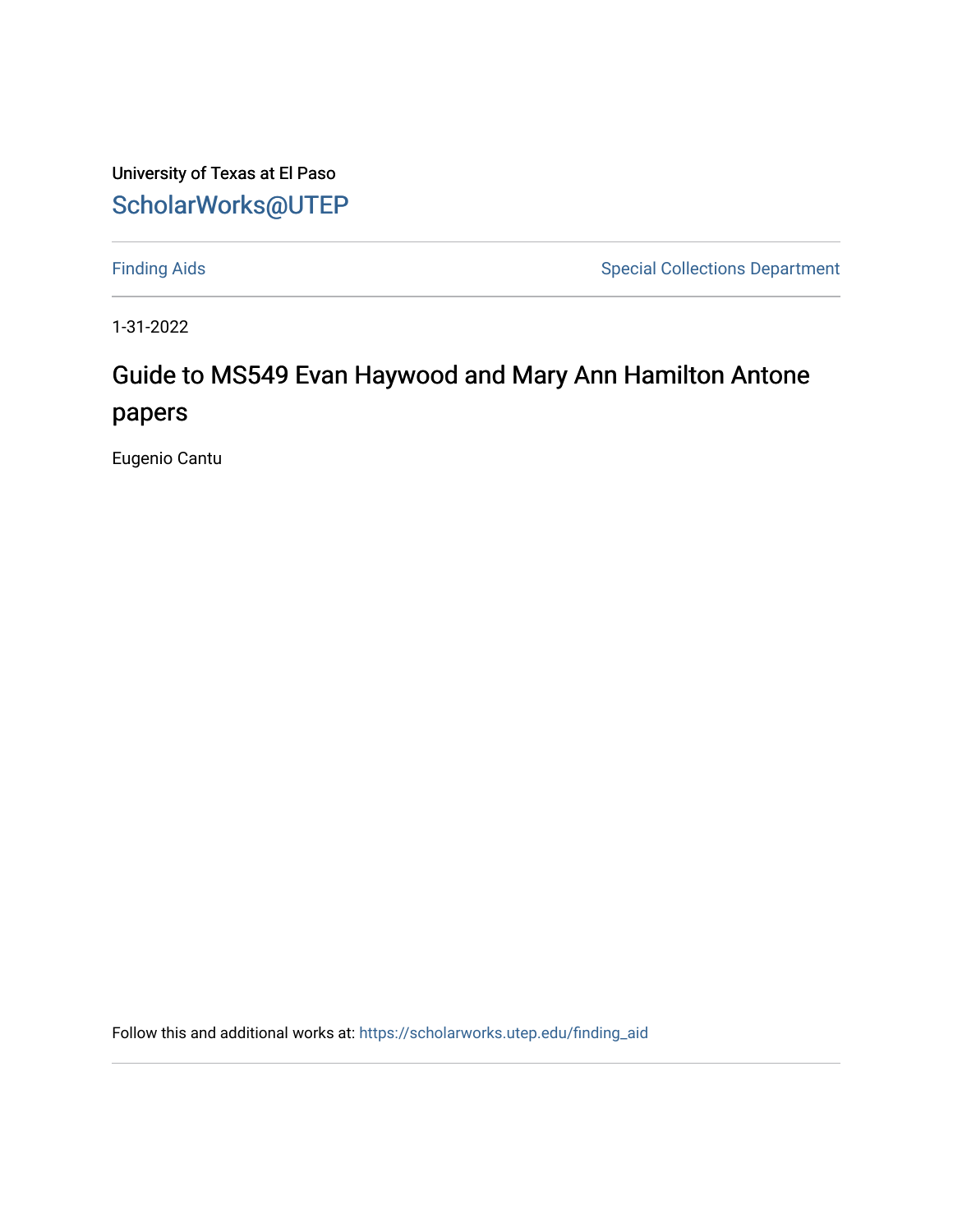Guide to

#### MS549

### Evan Haywood and Mary Ann Hamilton Antone papers

Span Dates, 1922 – 2012 Bulk Dates, 1970s – 1990s

4 feet, 2 inches (linear)

Processed by Eugenio Cantu January 31, 2022

Donated by Teri Antone Paradiso and Eva Ross.

Citation:

Evan Haywood and Mary Ann Hamilton Antone papers, MS549, C.L. Sonnichsen Special Collections Department. The University of Texas at El Paso Library.

> C.L. Sonnichsen Special Collections Department University of Texas at El Paso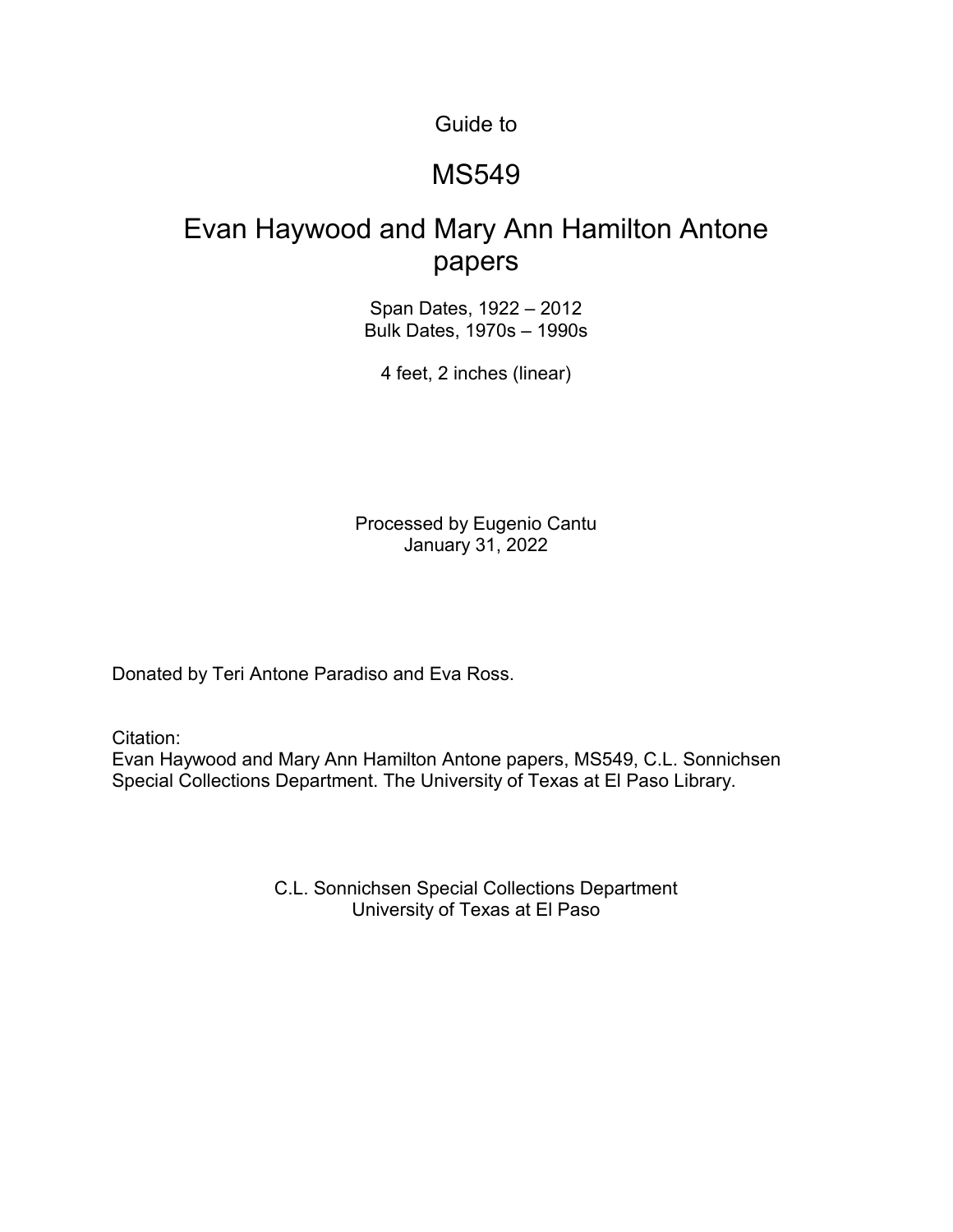# **Historical Sketch**

Evan Haywood Antone was a professor, journalist, and longtime resident of El Paso. He was born on December 12, 1922 in Clarksville, Texas. He began his journalism career at the *Clarksville Times* before moving to El Paso in the 1940s. Soon after, he earned his PhD in English Literature from UCLA and began working at the University of Texas at El Paso (UTEP), where he would spend the next 30 years as a professor and as an editor at Texas Western Press. Antone's books include *Tom Lea, A Study of His Life and Work; William Farah, Industrialist;* and *From Strength to Strength, A Centennial History of First Presbyterian Church of El Paso*. He was also part of the El Paso County Historical Society and served as its president for a time.

Antone was a member of the Presbyterian Church. In 1949, he married Mary Ann Hamilton and they had two daughters. Evan Antone passed away on March 25, 2009.

## **Series Description or Arrangement**

Materials left in the order found by archivist.

## **Scope and Content Notes**

The Evan Haywood and Mary Ann Hamilton Antone papers date 1922 – 2012, bulk 1970s – 1990s. Types of records include correspondence, notes, photographs, and other items. These materials help document Antone's research interests and career.

#### **Provenance Statement**

Donated by Teri Antone Paradiso. Additional accretions by Eva Antone Ross. Accretion on December 10, 2019 from Teri Paradiso via Eva Ross.

# **Restrictions**

None.

# **Literary Rights Statement**

Permission to publish material from these papers must be obtained from the C. L. Sonnichsen Special Collections Department, the University of Texas at El Paso Library.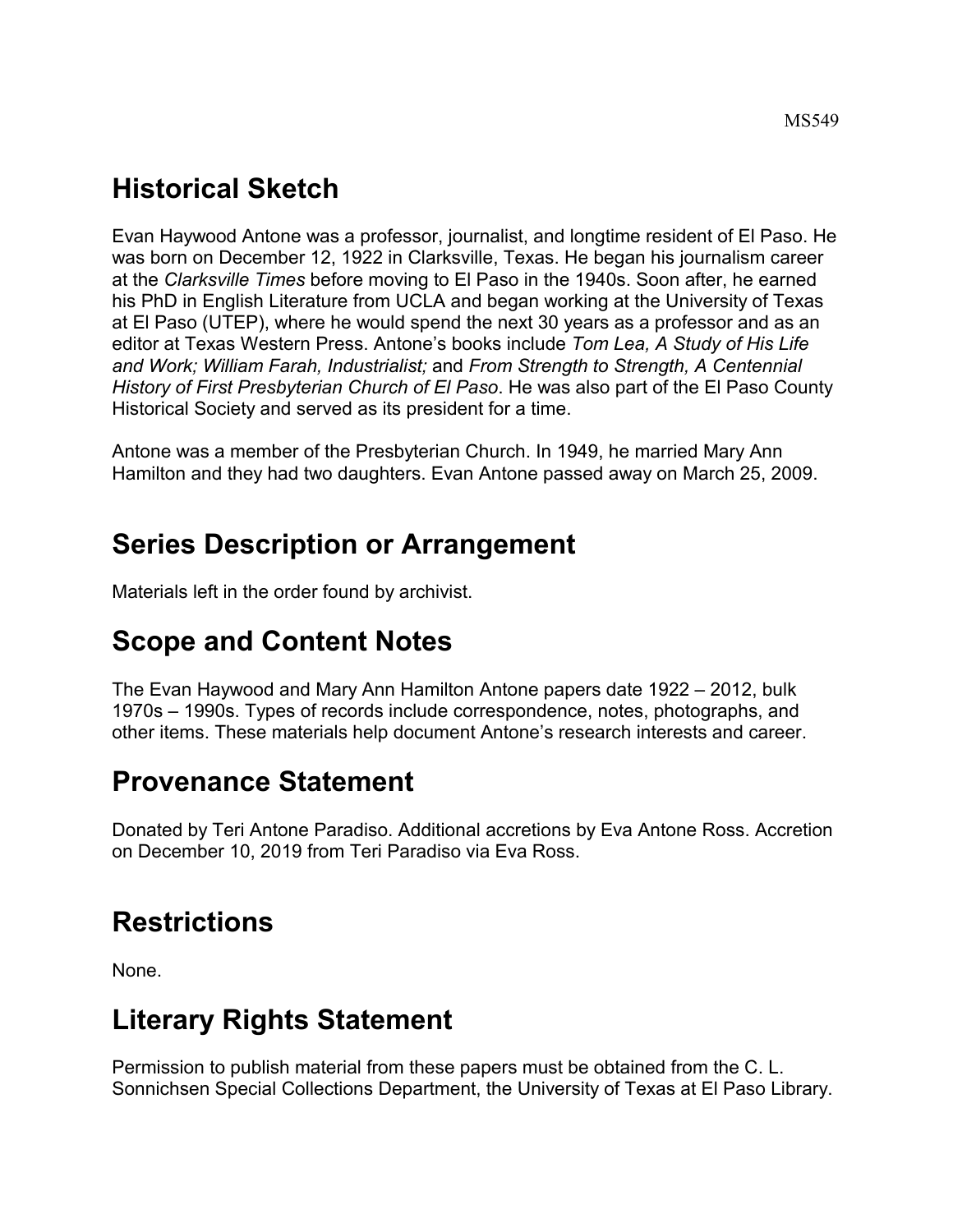Citation should read, Evan Haywood and Mary Ann Hamilton Antone Papers, MS549, C. L. Sonnichsen Special Collections Department, the University of Texas at El Paso Library.

### **Notes to the Researcher**

See also:

Texas Western Press records, MS366.

## **Container List**

| Box#           | Folder#                  | <b>Title</b>                               | Date              |
|----------------|--------------------------|--------------------------------------------|-------------------|
| 1              | 1                        | Publications by others                     | 1953, 1964, 1966, |
|                |                          |                                            | 1970, 1977, 1992, |
|                |                          |                                            | 1996              |
| $\mathbf 1$    | $\overline{2}$           | Correspondence                             | 1983              |
| $\overline{1}$ | $\overline{3}$           | Evan Antone Presidency, El Paso            | 1980              |
|                |                          | <b>Historical Society, photos</b>          |                   |
| 1              | $\overline{4}$           | 4 eminent El Pasoans, a quartet            | Circa 1960s       |
| $\overline{1}$ | $\overline{5}$           | <b>Texas Western Press</b>                 | Circa 1970s, 1999 |
| 1              | 6                        | <b>Annual Retail Conference Pictures</b>   | 1962, 1964        |
| $\overline{1}$ | $\overline{7}$           | First Presbyterian Church: pictures and    | Circa 1922, 1945, |
|                |                          | pamphlets                                  | 1946, 1948, 1949, |
|                |                          |                                            | 1950              |
| $\overline{1}$ | 8                        | Pictures with UTEP staff and               | Circa 1950s,      |
|                |                          | photocopied personal pictures and          | 1970s, 1993,      |
|                |                          | letters for Evan Antone                    | 1998, 2001        |
| $\mathbf 1$    | 9                        | Why El Paso?                               | 1995              |
| 1              | 10                       | Jose Cisneros news articles,               | 1977, 1998, 1999  |
|                |                          | commemorations by friends, and             |                   |
|                |                          | exhibition pamphlets                       |                   |
| $\mathbf 1$    | <b>Book</b>              | The Logic of Hamlet's Soliloquies          | 1977              |
| $\mathbf 1$    | <b>Book</b>              | <b>Great Expectations - visiting Spain</b> | n/a               |
|                |                          | with John West                             |                   |
| $\mathbf 1$    | Plaques                  | Memoriam plaques of Evan Antone            | 2009              |
| $\overline{2}$ | 1                        | <b>Dudley School</b>                       | 1941, 1980        |
| $\overline{2}$ | $\overline{2}$           | El Paso High                               | 1943, 1945        |
| $\overline{2}$ | 3                        | <b>Ruth Norton Interview</b>               | 1987              |
| $\overline{2}$ | $\overline{\mathcal{A}}$ | Chi Omega Sorority                         | 1945, 1946        |
| $\overline{2}$ | 5                        | WWII certificates and papers               | 1936, 1946        |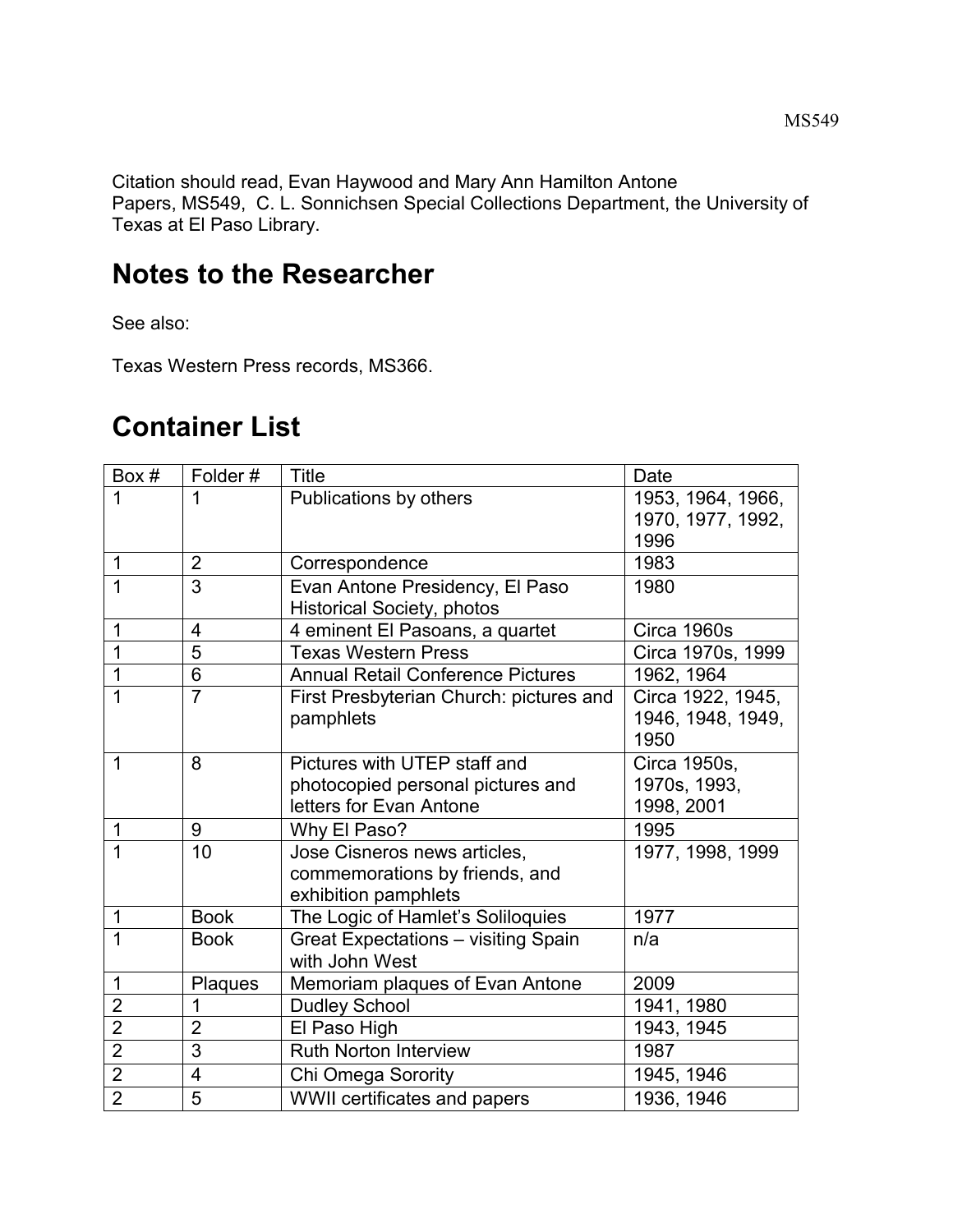| $\overline{2}$          | 6              | <b>Miscellaneous</b>                                                                      | 1947, 1949, 1986,<br>1999             |
|-------------------------|----------------|-------------------------------------------------------------------------------------------|---------------------------------------|
| $\overline{2}$          | ----           | Interview and endowment tapes (gray<br>(box                                               | 1982, 1984                            |
| $\overline{2}$          | Plaques        | Memoriam plaques of Evan Antone                                                           | 2009                                  |
| 3                       | 1              | Western Texas booklets and gifted<br>pictures                                             | 1948, 1951, 1998                      |
| 3                       | $\overline{2}$ | Pamphlets and letters                                                                     | 1981, 1993                            |
| $\overline{3}$          | $\overline{3}$ | Collection of short books                                                                 | 1967 - 1989                           |
| $\overline{3}$          | $\overline{4}$ | Collection of short studies, art shows,<br>and awards                                     | 1960, 1963, 1966,<br>2001             |
| 3                       | Booklet 1      | Rare books printed during 15 <sup>th</sup> and 16 <sup>th</sup><br>centuries. Section one | 1971                                  |
| 3                       | Booklet 2      | Rare books printed during 18 <sup>th</sup> century.<br>Section two                        |                                       |
| 3                       | Booklet 3      | Rare Books collection: section two,<br>Ireland and Great Britain part II                  | 1972                                  |
| 3                       | Magazine       | NOVA Magazine Fall 1966                                                                   | 1966                                  |
| $\overline{3}$          | Book 1         | International Water Law along the<br>Mexican - American border                            | 1968                                  |
| 4                       | $\mathbf{1}$   | <b>Tommy Boley Notes</b>                                                                  | 2003, 2004                            |
| 4                       | $\overline{2}$ | <b>Haldeen Brady Notes</b>                                                                | 1970, 1973, 1977,<br>1980             |
| 4                       | 3              | <b>Samuel Taylor Coleridge Notes</b>                                                      | 1972                                  |
| 4                       | $\overline{4}$ | <b>Victorian Period: Introduction</b>                                                     | 1983                                  |
| $\overline{4}$          | 5              | Lord Alfred Tennyson Notes                                                                | n/a                                   |
| $\overline{4}$          | 6              | 20 <sup>th</sup> Century poetry                                                           | 1995, 2001                            |
| 4                       | $\overline{7}$ | John Updike Notes                                                                         | 1972, 1973, 1975,<br>1982, 1985, 1988 |
| 4                       | 8              | <b>Transcendentalism Notes</b>                                                            | 1991                                  |
| 4                       | 9              | <b>Walt Whitman Notes</b>                                                                 | n/a                                   |
| 4                       | 10             | <b>Theodore Dreiser Notes</b>                                                             | 1971, 1980                            |
| $\overline{\mathbf{4}}$ | 11             | <b>John Druden Notes</b>                                                                  | n/a                                   |
| $\overline{4}$          | 12             | <b>Phyllis Wheatley Notes</b>                                                             | n/a                                   |
| $\overline{\mathbf{4}}$ | 13             | <b>John Donne Notes</b>                                                                   | n/a                                   |
| $\overline{\mathbf{4}}$ | 14             | St. John de Creveceur Notes                                                               | 1990                                  |
| 4                       | 15             | Antone: Inflectional Inconsistencies in<br><b>Elizabeth English</b>                       | 1985                                  |
| 4                       | 16             | <b>Edmund Spenser Notes</b>                                                               | n/a                                   |
| $\overline{4}$          | 17             | <b>Herman Melville Notes</b>                                                              | 1975, 1998                            |
| 4                       | 18             | <b>Elita Wharton Notes</b>                                                                | 1968, 1975, 1988                      |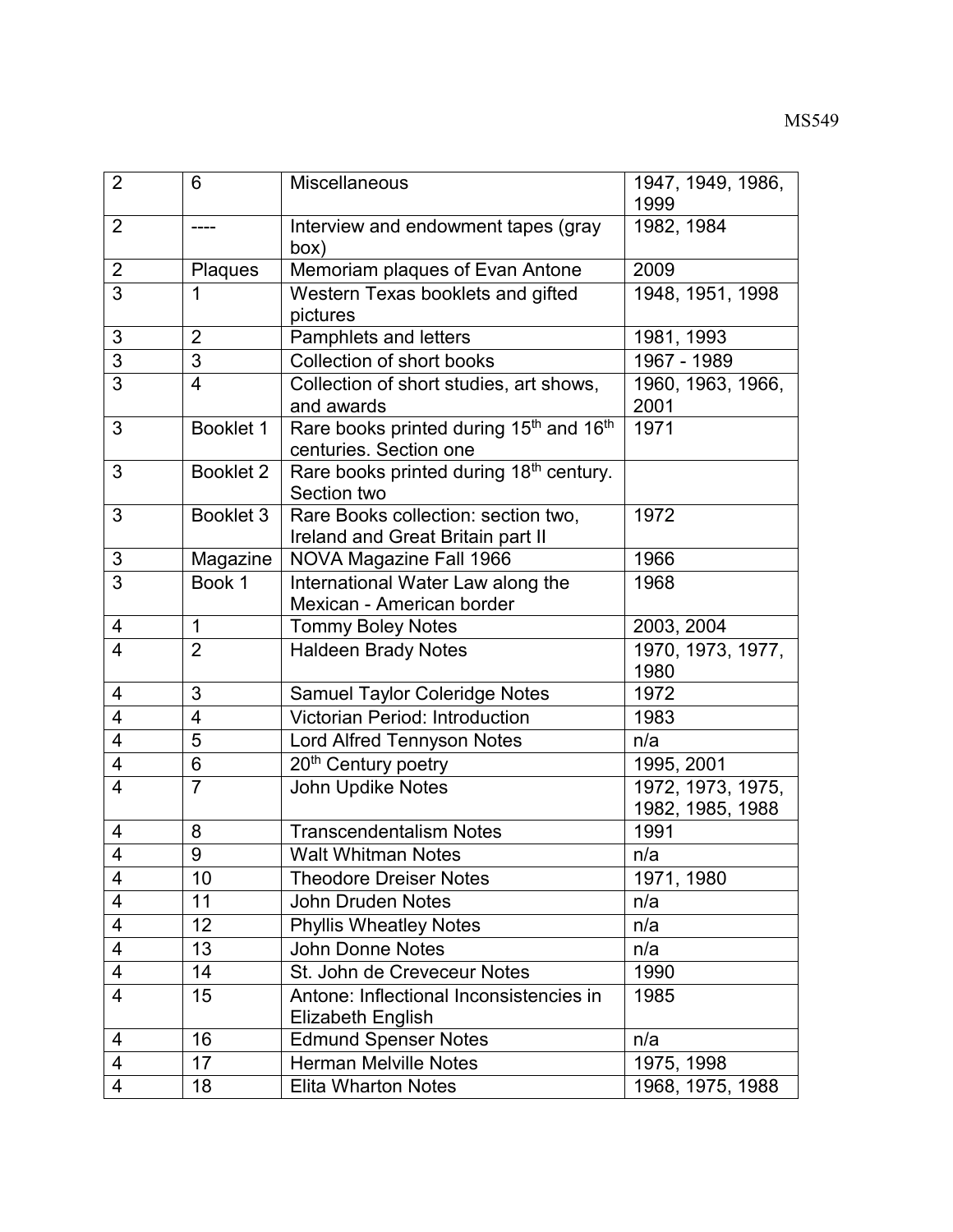| $\overline{4}$ | 19                       | <b>Oscar Wilde Notes</b>                                                       | 1991, 1995                      |
|----------------|--------------------------|--------------------------------------------------------------------------------|---------------------------------|
| $\overline{4}$ | 20                       | Herman Melville part II Notes                                                  | 1924, 1969, 1985                |
| 4              | 21                       | Evan Antone Exam papers                                                        | n/a                             |
| 4              | Folder 1                 | Translations                                                                   | 1990s                           |
| 4              | Folder <sub>2</sub>      | Additional news clippings and research                                         | 1940s                           |
|                |                          | articles                                                                       |                                 |
| 5              | $\mathbf{1}$             | Accretion                                                                      | 2012                            |
| $\overline{5}$ | $\overline{2}$           | Biographical                                                                   | 2001                            |
| 5              | $\overline{3}$           | <b>Exams Part II</b>                                                           | 1970, 1985, 1987,               |
|                |                          |                                                                                | 1988, 1994                      |
| 5              | $\overline{\mathcal{A}}$ | Poe's use of the "-ings" in "The Raven"                                        | 1965                            |
| $\overline{5}$ | 5                        | Eng. 210 Hist. of Eng. Language                                                | n/a                             |
| 5              | 6                        | The treatment of the hunt in Faulkner's<br>"The Bear" and Melville's Moby Dick | 1967                            |
| 5              | $\overline{7}$           | 226 American Lit. #1                                                           | n/a                             |
| 5              | 8                        | 226 American Lit. #2                                                           | n/a                             |
| 5              | 9                        | Eng. 212 (Middle Eng.) and A study of                                          | 1965                            |
|                |                          | "My Kinsman"                                                                   |                                 |
| 5              | 10                       | 229A 20 <sup>th</sup> Century Am. Lit.                                         | 1966                            |
| $\overline{5}$ | 11                       | 223B Neo Classicism                                                            | n/a                             |
| $\overline{5}$ | 12                       | 155 Victorian                                                                  | 1975                            |
| 5              | 13                       | Reading assignments                                                            | 1970 - 2003                     |
| $\overline{5}$ | 14                       | <b>PARF 1997</b>                                                               | 1997                            |
| $\overline{5}$ | 15                       | PARF part 2 1997                                                               | 1997                            |
| 5              | 16                       | Texas Western Press correspondence                                             | 1971-1981                       |
| 5              | 17                       | <b>Hertzog Endowment Fund</b>                                                  | 1983                            |
| 5              | 18                       | <b>Abstracts</b>                                                               | 1988                            |
| 5              | 19                       | English Dept. guides                                                           | 1966                            |
| 5              | 20                       | 224 Romanticism                                                                | 1975                            |
| $\overline{5}$ | 21                       | <b>Merit Evaluation 1998</b>                                                   | 1998                            |
| 5              | 22                       | South Central Society for 18 <sup>th</sup> century                             | 1987-1988                       |
|                |                          | studies                                                                        |                                 |
| 5              | 23                       | English 3417 - Fall 1997                                                       | 1997                            |
| $\overline{5}$ | 24                       | English 4317 - 15290                                                           | 2000                            |
| 5              | 25                       | Summer 2000                                                                    | 2000                            |
| $\overline{5}$ | 26                       | <b>Fall 2000</b>                                                               | 2000                            |
| $\overline{5}$ | 27                       | Spring 2001                                                                    | 2000, 2001                      |
| $\overline{5}$ | 28                       | <b>Bruce Bixler</b>                                                            | 2001                            |
| 5              | 29                       | <b>Articles</b>                                                                | 1993, 1995, 1996                |
| 5              | 30                       | <b>UTEP Library</b>                                                            | 1987, 1992, 1993,<br>1994, 1995 |